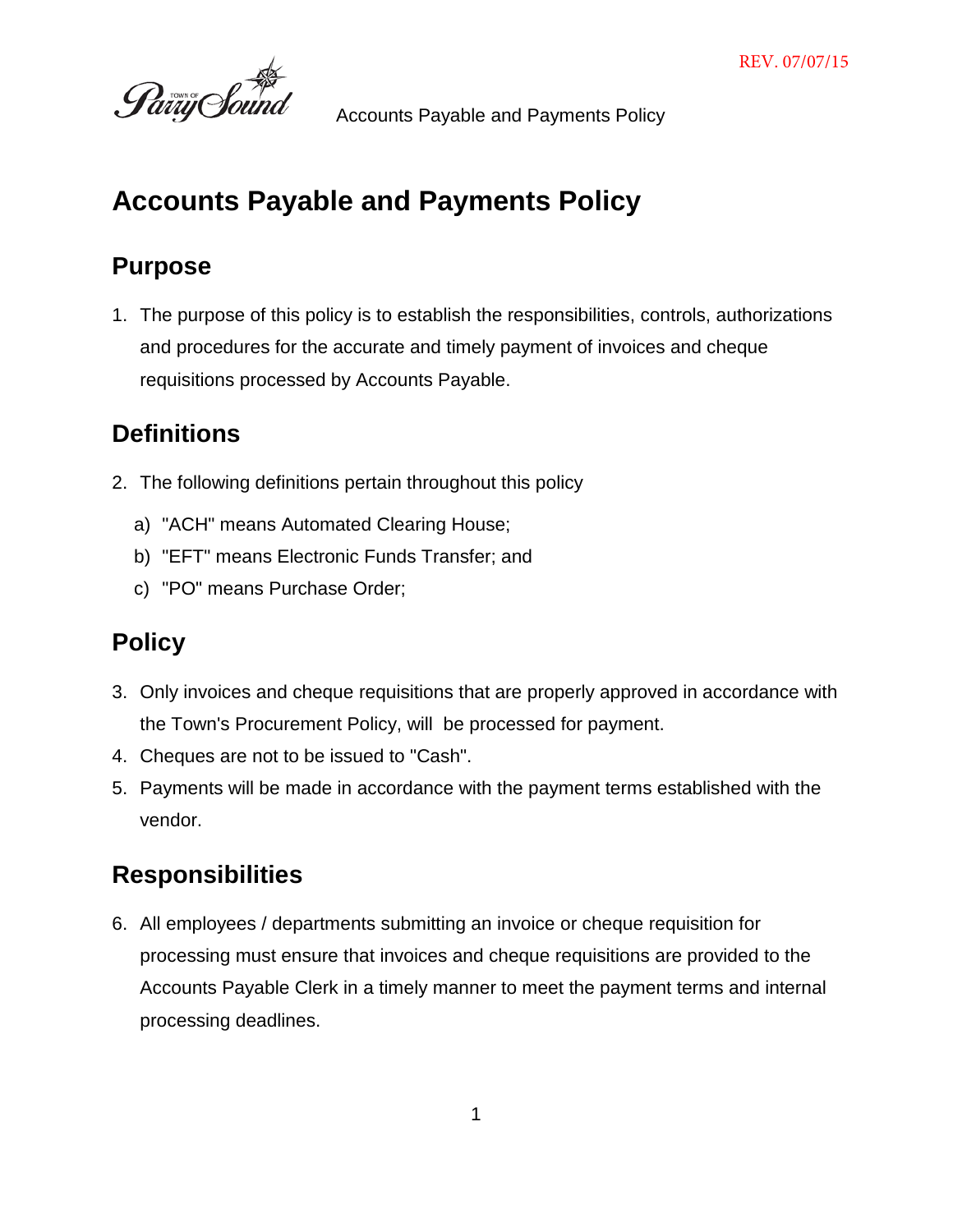

- 7. The Accounts Payable Clerk is responsible for reviewing the vouchers / invoices entered to ensure that payments are processed in accordance with these policies.
- 8. The Accounts Payable Clerk is responsible to
	- a) Process payments in a timely manner to take advantage of earned discounts;
	- b) Print cheques and process EFT / ACH transfers; and
	- c) Control the blank cheque stock.

## **Segregation of Duties**

- 9. Segregation of duties separates roles and responsibilities to ensure that an individual cannot process a transaction from initiation through to payment without the involvement of others and thereby segregation of duties reduces the risk of fraud or error to an acceptable level.
- 10.For example, no one individual should be able to set up a new vendor, create a purchase order for that vendor, post and approve the invoice from that vendor, create, approve and record the payment to that vendor. Giving a single individual the ability to perform all of the above operations increases the risk of fraud or error.
- 11.Segregation is achieved as the Accounts Payable Clerk does not create purchase orders, or approve invoices. Cheques are also signed by a member of Council and one of the Director of Finance and POA Court Services; Chief Administrative Officer; Supervisor of Revenue and Taxation.

## **Procedures**

- 12.Invoices are received by reception and the Accounts Payable Clerk, date stamped and forwarded to the appropriate department for processing. Invoices shall be returned to accounts payable, approved and coded, within 5 business days of receiving the invoice.
- 13.The Accounts Payable Clerk processes cheques and EFTpayments on Thursdays, these are signed / approved by authorized signatories and mailed / processed on the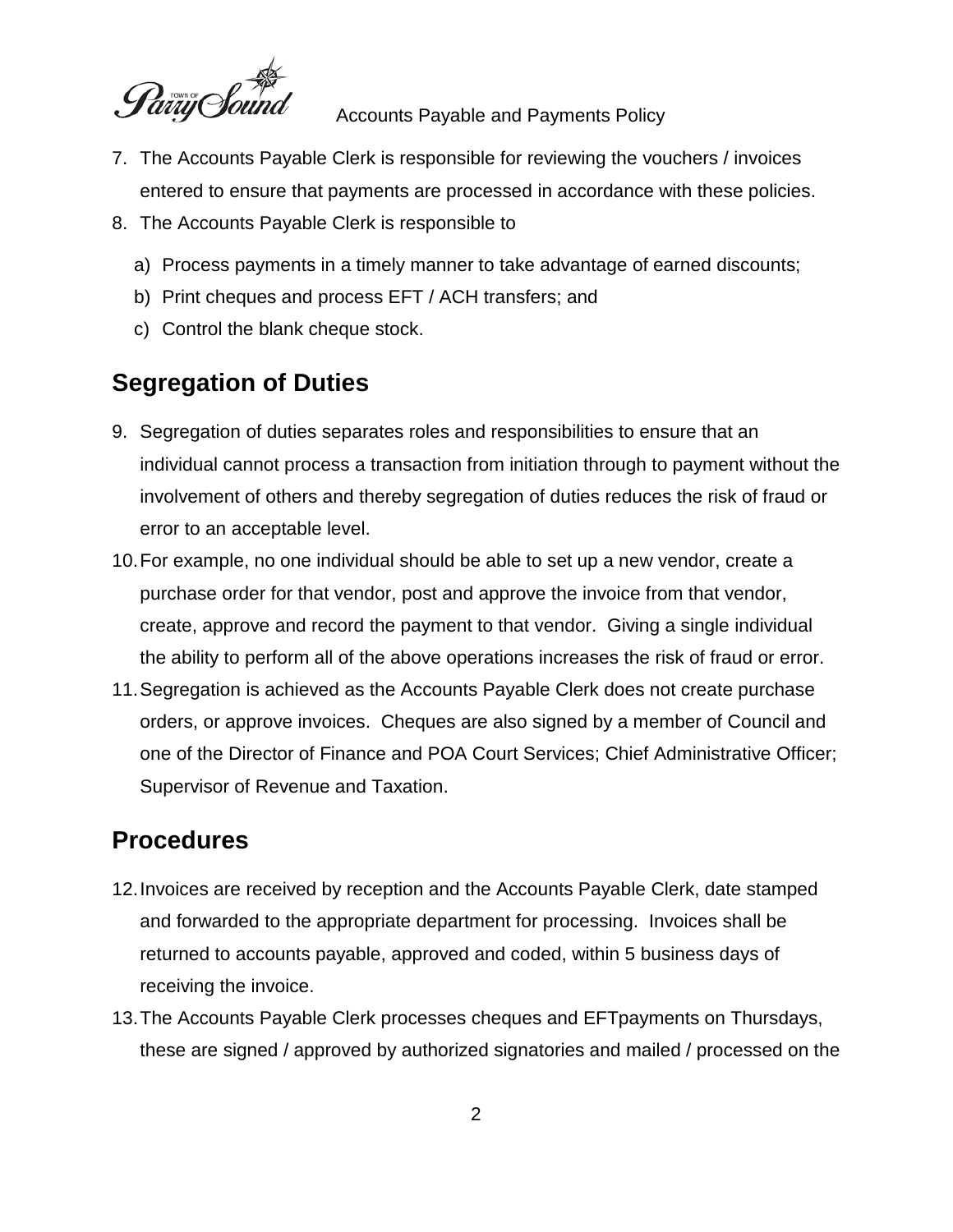Pariy Soun

Friday. All invoices to be included on the cheque run must be in to the Accounts Payable Clerk by 10:00am on Thursday.

- 14.Cheques are printed on the printer located in the Accounts Payable Clerk's office. Cheque stock is blank, with the cheque portion being the bottom third of the page.
- 15.The Accounts Payable Clerk prints the cheque and the EFT registers noting the number of cheques and initials the report. The cheques, EFT register, and supporting documentation are provided to the signing officers who will review the listing prior to approval of the EFT for release. Signing officers will sign the EFT listing to indicate approval.
- 16.Cheques payable to a signing officer shall not be signed by that signing officer.
- 17.Councillors shall not sign cheques payable to an entity with which they have a pecuniary interest as defined by the Municipal Conflict of Interest Act.

# **Approvals Required**

- 18.At the department level, each invoice is verified by the person who placed the initial order.
- 19.The Director of the Department, or designate, shall approve the invoice and is ultimately responsible to ensure that invoices are appropriate, accurate and charged to the correct budget line.
- 20.Payment should not be made from anything but an original invoice or statement in order to prevent duplicate payments.
- 21.Invoices and expense claims must be coded with the correct General Ledger code.

## **Forms of Payment**

22.The Town will make payment through one of the following forms of payment.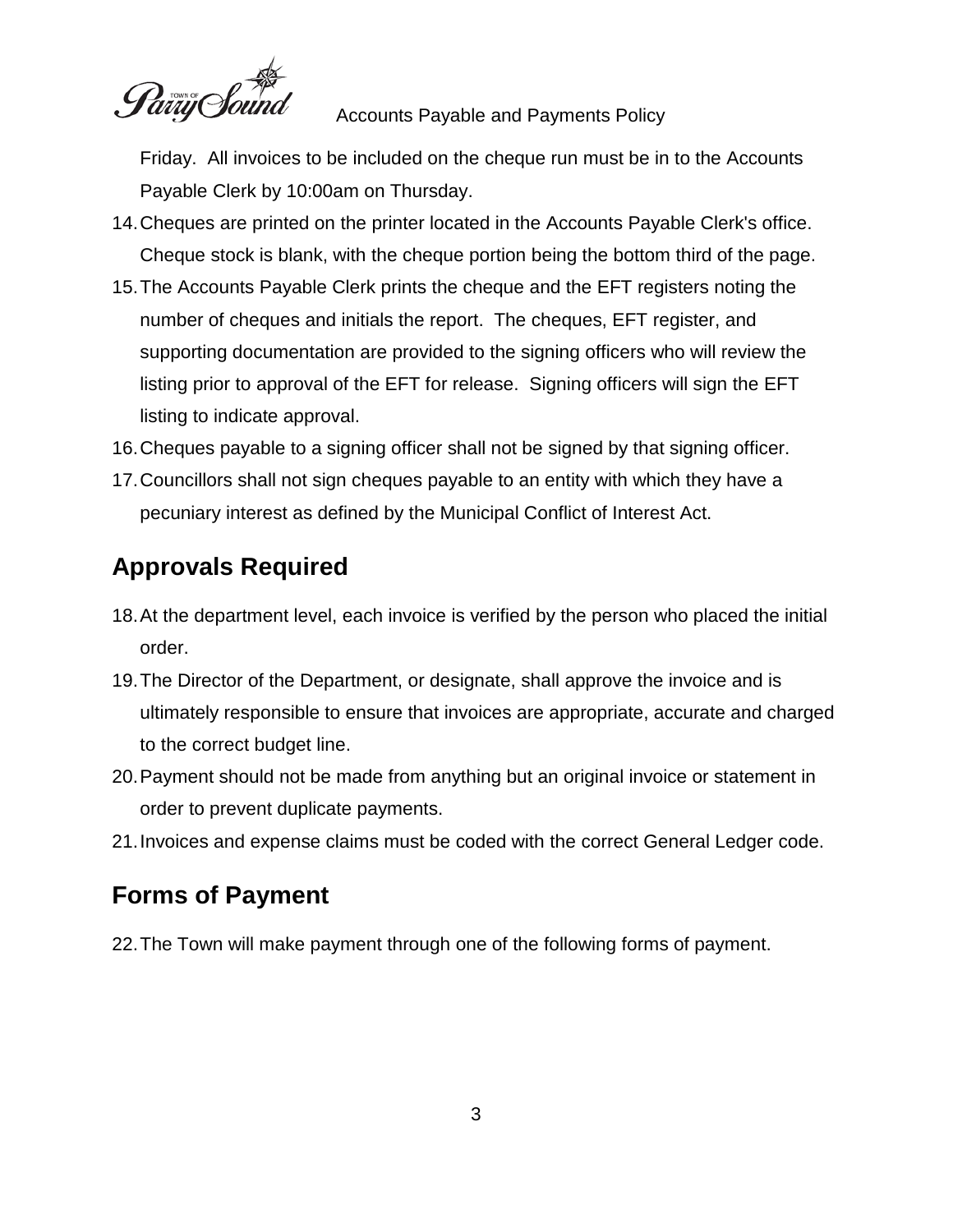Party Sound

### **Petty Cash**

23.Petty Cash funds are intended to be used for small, incidental purchases. Petty Cash is not to be used to pay for personal expenses or normal operating expenses within the Town.

## **Credit Card**

- 24.Credit cards may be issued to employees if the operational need can be substantiated based on need and convenience. Appendix 1 to this policy indicates the approved holders of credit cards. The Director of Finance and POA Court Services is delegated the authority to issue additional cards if there is an operational need.
- 25.The original receipt and invoice shall be coded by the department and provided to the Accounts Payable clerk. It shall be clearly marked "VISA" with the cardholders' name. These invoices will be matched to the monthly statement by the Accounts Payable clerk.
- 26.The Accounts Payable Clerk will match all payments to the VISA statement and return the package to the cardholder for their approval. Ultimately the cardholder has the responsibility to ensure payments on their credit card are substantiated with supporting documents, relate to Town purchases, and follow Town policies.
- 27.The Point of Sale receipt does NOT constitute an invoice. Any purchases with credit cards shall be supported by an itemized invoice. If an itemized invoice is not available the expense must be approved by the CAO or in his / her absence the Director of Finance and POA Court Services.

#### **Electronic Funds Transfer**

28.The use of EFT as a form of payment shall be preferred when a credit card is not used. There are many advantages to the use of EFT which include reduced fraud risk, lowered processing costs, less paper use, and prompt receipt of payment by vendors.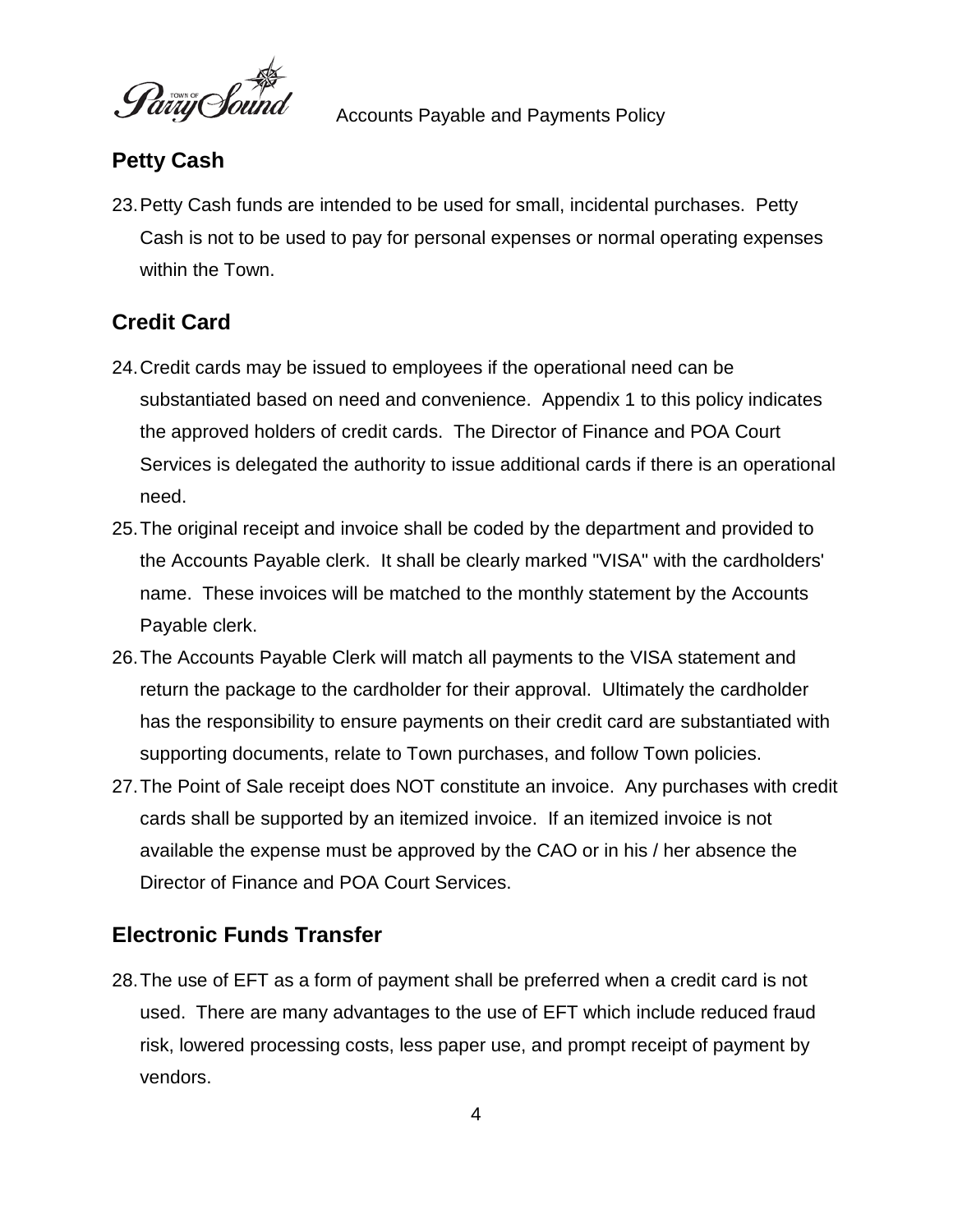

- 29.The Town will begin processing EFT payments for vendors and staff expenses on or before January 1, 2016. Vendors are encouraged to register with the Town prior to December 15, 2015 to ensure timely payment in 2016.
- 30.The Town will transition to full use of EFT payments by December 31, 2016. Only vendors authorized by the Director of Finance to receive cheques shall be issued cheques after January 1, 2017.

#### **Online Bill Payments**

- 31.The use of online bill payments may be used at the discretion of the Director of Finance and POA Court Services. Any online bill payment must be approved by two authorized signatories.
- 32.The remittance of government taxes (such as Employee Health Tax, Harmonized Sales Tax, source deductions, and other government remittances) may be used through the Town's financial institution's tax remittance program.
- 33.The use of EFTs will be preferred to online bill payments.

#### **Cheques**

- 34.The use of cheques shall be a payment form of last resort. The costs of processing cheques, when compared to credit card or EFT, makes this form of payment less desirable. As well, there is increased risk of fraud through the use of cheques.
- 35.Cheques shall be issued every Friday until December 31, 2015. Effective January 1, 2016 cheques will only be issued every other Friday, in an effort to encourage the use of EFT payments.

## **Travel Reimbursement / Expense Reports**

36.The Town will reimburse employees and members of Council for authorized expenses incurred while fulfilling their responsibilities in accordance with the Human Resources Policy.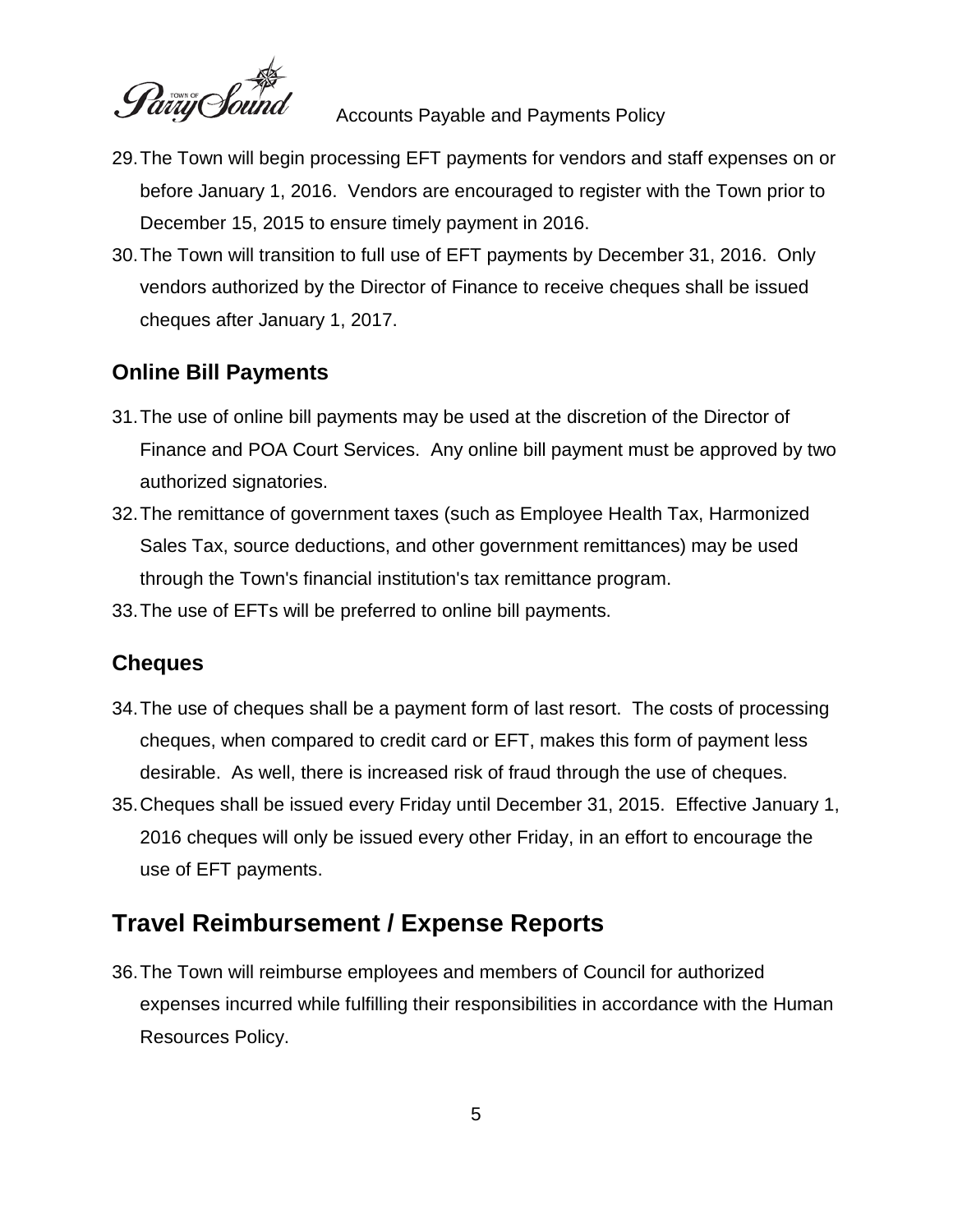

- 37.Expense reimbursement shall be requested using the Expense Claim form. Original invoices shall be attached to the Expense Claim form. Claims without support will only be processed with the written approval of the CAO.
- 38.Expense claims shall be approved by the employees supervisor. Claims by the CAO shall be approved by the Mayor.
- 39.Hospitality charges include entertaining visitors for business purposes. The following detail must be documented to substantiate the business purpose of the expense:
	- o Amount
	- o Date
	- o Place and description of expense
	- o Purpose and nature of discussion
	- o Names and relationships of persons attending
- 40.Incidental expenses such as personal recreation, movies, snacks, alcoholic beverages (greater than 1 drink per day) or any other personal expense will not be reimbursed. This includes personal travel while on Municipal business and travel expenses for family members.
- 41.On a quarterly basis, the Director of Finance and POA Court Services shall provide to Council for their approval a listing of all expenses paid on behalf of members of Council in the previous quarter.